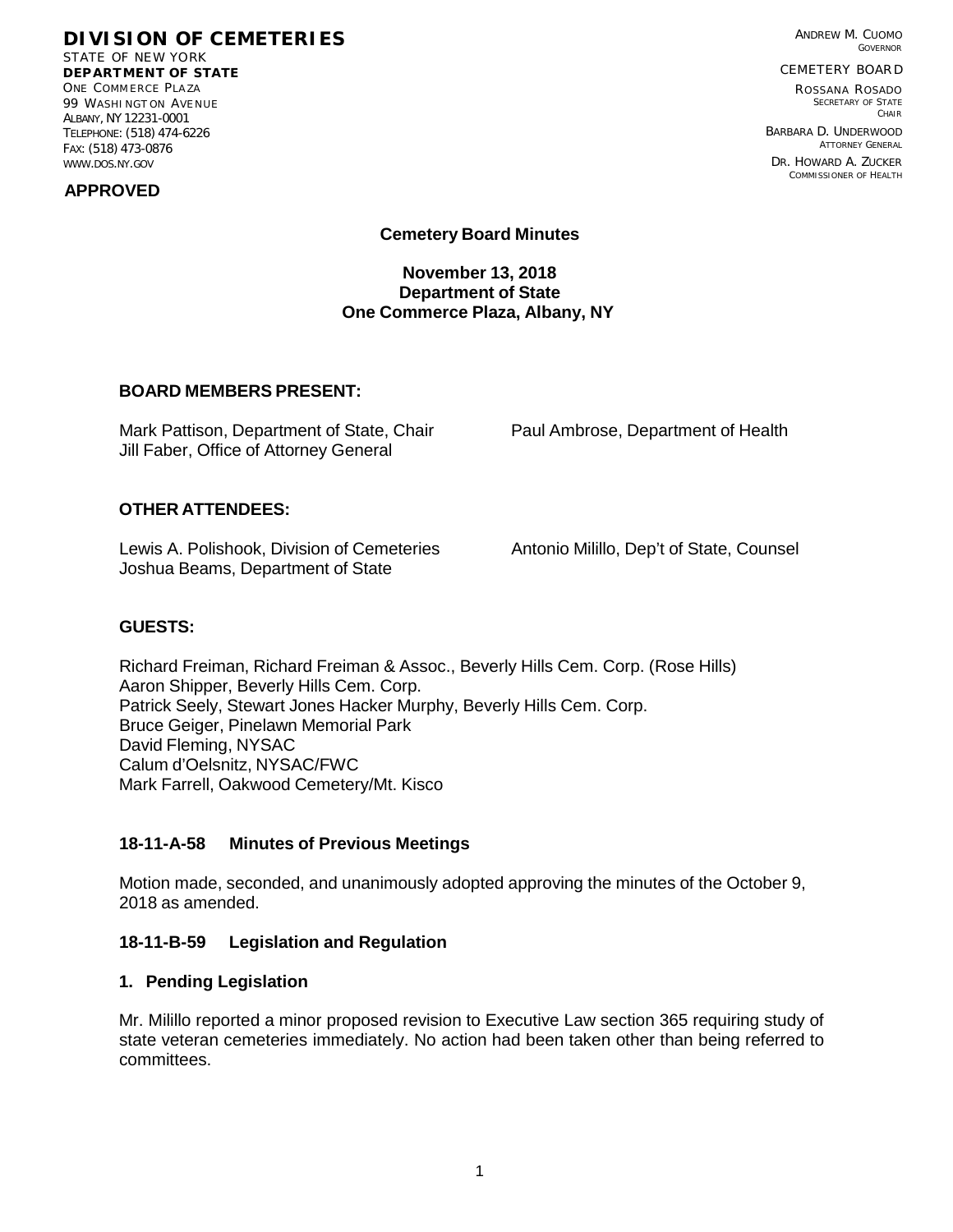# 2. **Rules and Regulations**

None.

# **18-11-C-60 Division Report**

1. Annual Mailing and Online Filing

Mr. Polishook reported that the annual mailing would be going out at the end of the year or early next year. He stated it would outline the Division's new board application process, among other things.

## 2. Board Application – LEAN Process Review

Mr. Polishook discussed the new board application process for the new year, stating that the Division would develop forms which will be available online. He also indicated that the new process would result in less work for cemeteries and faster processing of board applications.

3. Nonsectarian Burial Society Reclamation

Mr. Polishook spoke regarding the recently developed guidelines for such reclamations. N-PCL section 1513-a allows cemeteries to reacquire previously-sold lots under certain circumstances. Until recently, this statute did not apply to lots owned by burial societies. On November 29, 2017, the Governor signed a bill (S.6396-2017/A.8078-2017) to allow cemeteries to reacquire lots owned by some burial societies. Last month, the Board delegated to the Division authority to review such applications. The Division has received its first application under this statute and has asked the cemetery for additional information.

#### 4. Division Staffing

Mr. Polishook reported the addition of Holly Huckabone as the new investigator in the Division's Buffalo office on November 15, 2018, and reported that the Division hoped to soon fill the vacant position of Senior Accountant.

#### 5. Miscellaneous

Mr. Polishook reported a lawsuit filed regarding Amigone Funeral Home. He stated that the neighbors were suing stating that the provision of the anti-combination law "grandfathering" existing funeral home-cemetery combinations was unconstitutional because it did not allow grandfathered standalone crematories to relocate.

# **18-11-D-61 Vandalism, Abandonment and Monument Repair or Removal Fund Report**

No applications were presented to the board this month. Mr. Polishook reported that there were a few applications under review. He also stated that the Town of Oswegatchie would likely appear before the Board again soon with additional information required by regulation and a proposal for additional equipment for snow removal and maintenance.